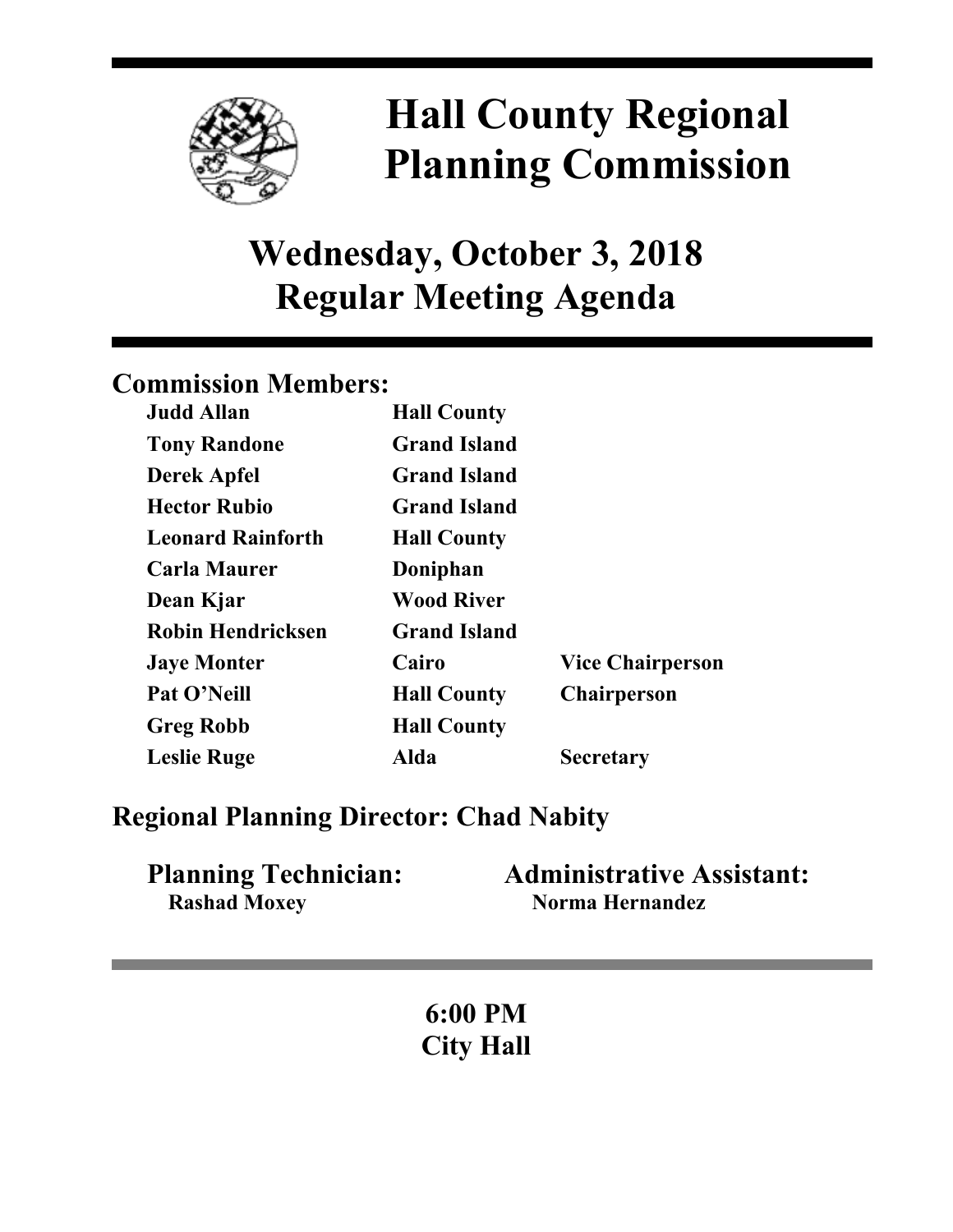#### **Call to Order**

#### **Roll Call**

#### **A - SUBMITTAL OF REQUESTS FOR FUTURE ITEMS**

Individuals who have appropriate items for City Council consideration should complete the Request for Future Agenda Items form located at the Information Booth. If the issue can be handled administratively without Council action, notification will be provided. If the item is scheduled for a meeting or study session, notification of the date will be given.

#### **B - RESERVE TIME TO SPEAK ON AGENDA ITEMS**

This is an opportunity for individuals wishing to provide input on any of tonight's agenda items to reserve time to speak. Please come forward, state your name and address, and the Agenda topic on which you will be speaking.

#### **DIRECTOR COMMUNICATION**

This is an opportunity for the Director to comment on current events, activities, and issues of interest to the commission.

#### **A - A - AGENDA**

A1 Agenda

#### **E - E - MEETING MINUTES**

**E1** Meeting Minutes of September 5, 2018

#### **F - F - PUBLIC HEARING**

| F <sub>1</sub> | Public Hearing - Proposed Zoning Change                         |
|----------------|-----------------------------------------------------------------|
| ${\bf F2}$     | Public Hearing - Redevelopment Plan - Grand Island Hotel LLC    |
| <b>F3</b>      | Public Hearing - Redevelopment Plan - Paramount Development LLC |